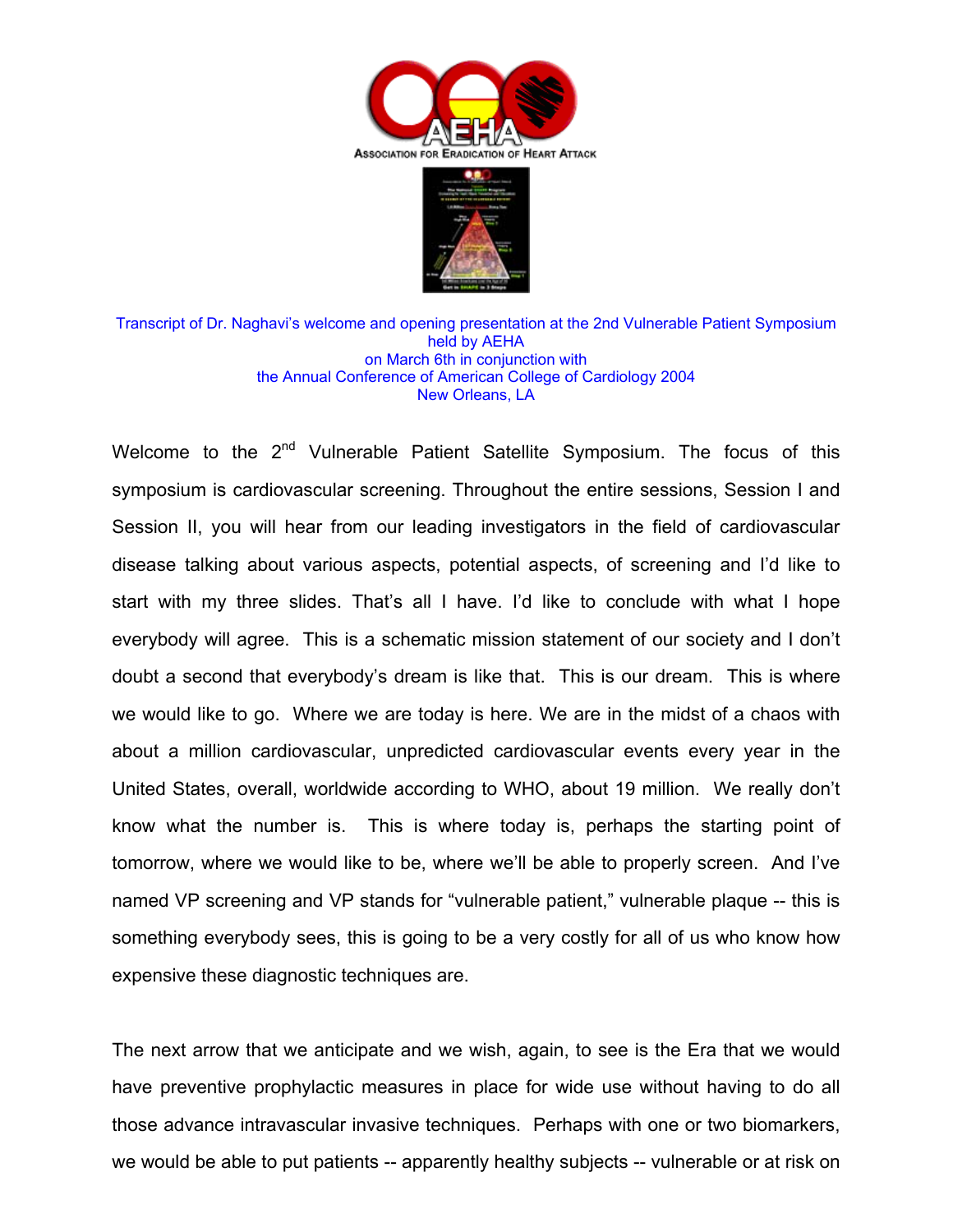what I call "poly fill" -- I borrowed this from the publication that I'm sure you all have seen. And there are about 140 patents from pharmaceutical companies on poly fill and that tells me that this is perhaps the future that we will be leading to. And the Era after that this is again the next level of dreams for all of us, that we would like to have a much cheaper therapy for prevention of cardiovascular disease. This is works by Dr. Hansson, Dr. Shah, Dr. Nelson and about 20 more investigators currently actively being pursued after the revolution of atherosclerosis being known as an inflammatory disease. When we will have a vaccine against atherosclerosis? I don't know, but I know the answer is when we all put our best into it. This will be a collaborative project just like development of the human Genome project as well as the vaccine against HIV project. We will have more on this later.

Now, this is where we are, Era of VP screening and I want to go to the next slide. My colleagues at the AEHA, Public Relations helped me create this name -- the National Screening for Heart Attack Prevention and Education Program and we call it "SHAPE" and we would like to call America to get in shape. This is not just a fancy word. You all have seen us particularly myself under the auspices of Dr. Willerson, Dr. Casscells and others from the University of Texas, Texas Heart Institute that six vulnerable plaque and vulnerable patient symposium. Today, this is my belief that we have sufficient diagnostic tools that can help us to go through that path. Now, what is this path -- what is this pyramid going to tell us? We have been taught by NCEP-- a national guideline how to treat risk factors. The message here is while we respect risk factors therapy, we believe that the way to go after identification of vulnerable patient is not focusing on risk factors, but rather focusing on risk markers. Risk markers show accumulative effects of risk -- known risk factors -- and unknown risk factors that we learn in the future. This is where the bottom of the term it should focus on. The next level, with the pioneering work of Dr. Rumberger, Dr. Fuster and others, now we have imaging that is opening our way for seeing inside the plaque and seems to the whole body as a subject not only a coronary artery or one single plaque. That is where our next step will be and we are